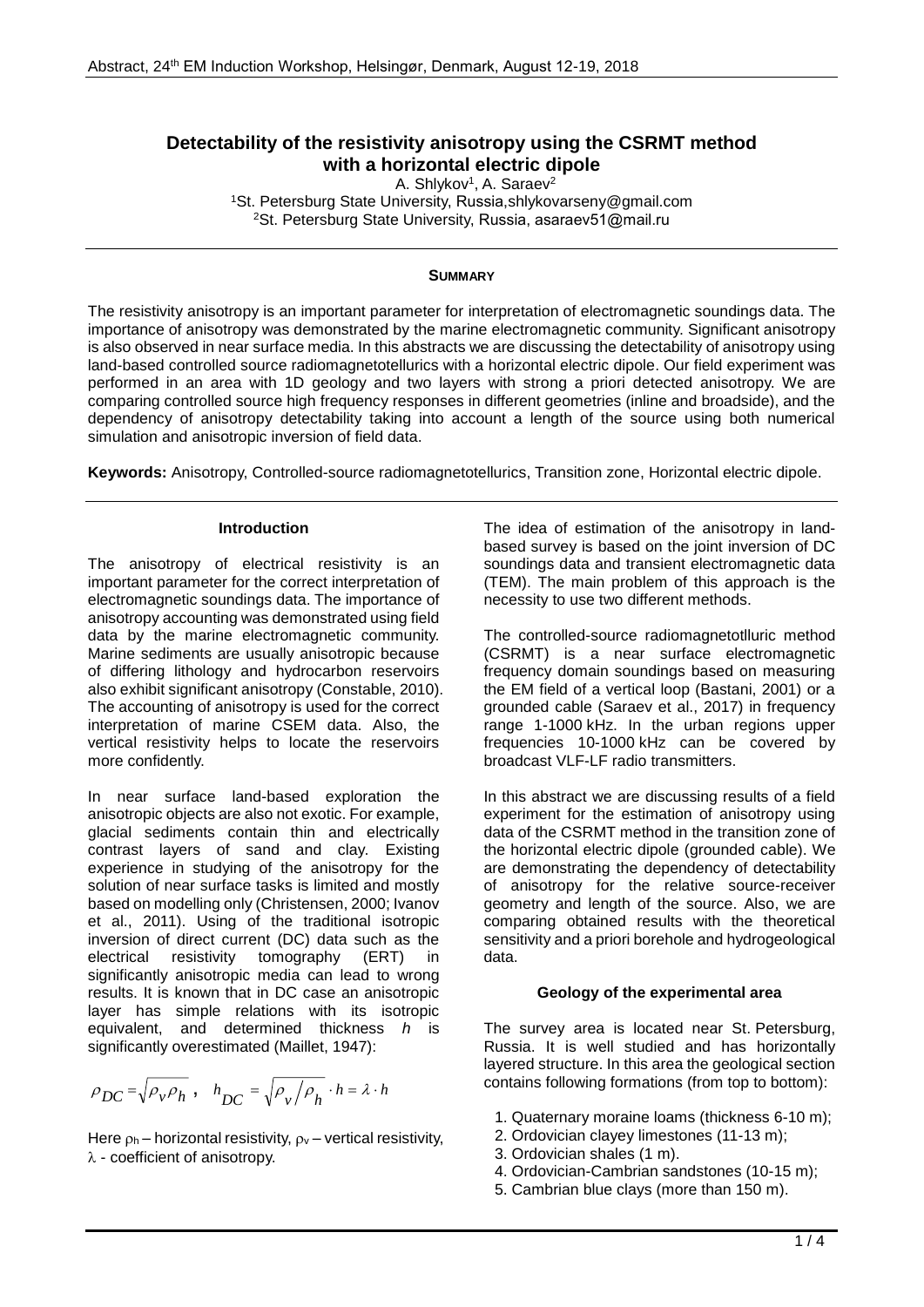The layer of Cambrian clays (basement in our case) is highly anisotropic. Photos of clay samples are presented in Figure 1. It is easy to see many thin sand lenses in the clayey matrix with thicknesses about 1 cm and less. Hydrogeological researches show that the ratio of horizontal and vertical components of the molecular diffusion coefficient for this clay is about 3-6. Ratio of horizontal and vertical hydraulic conductivity is about 5-15 (Pankina, 2010).



**Figure 1.** Thin lenses of sand in the Cambrian clays (Pankina, 2010).

The second anisotropic layer in the depth interval 10-35 m is a stack of limestones, shales and sands. Limestones contains alternation of thin more and less clayey sublayers. Between limestones and sandstones there is a thin layer of shales.

#### **Field experiments**

The field experiment using the CSRMT method for estimation of anisotropy was performed in two stages. The first stage was conducted in 2013 with relatively short (200 m length) grounded cable. Measurements were fulfilled along one profile using both inline and broadside geometries. Inline response was measured along the profile, broadside response - in perpendicular direction. The second stage of the field experiment was conducted in 2017 with the 500 m length grounded cable. In this case we used the broadside geometry only. Locations of profiles of measurements in 2013 and 2017 are not exactly the same but very close with deviation is about 10-20 m. The outline is presented in Figure 2.

In all cases we have the strong transition field effect – significant impact of the galvanic mode of EM field. We will use following numbering: case 1 – inline geometry and 200 m length of the source, case 2 – broadside geometry and 200 m length of the source, case 3 – broadside geometry and 500 m length of the source. Inversion was performed using an 1D anisotropic code described in (Shlykov, Saraev, 2015). For the inversion we used scalar apparent resistivity and impedance phase along the corresponding source only. Figure 3 illustrates cross-section for obtained horizontal resistivity, Figure 4 - for the coefficient of anisotropy  $\lambda$ .



**Figure 2.** The outline of survey.

Four-layer structure is seen in Figure 3. Two upper layers are soil and moraine loams. The third layer is composed with limestones, shales and sandstones. The fourth layer is represented by clays.

Top layers of Quaternary moraine loams is isotropic one because of no impact of galvanic mode at high frequencies (far-field zone). It has resistivity about 30-60  $\Omega$ m. The third resistive layer of limestones and sandstones is obviously anisotropic. In the first and second cases coefficient of anisotropy estimated by the inversion of CSRMT data was relatively similar, about 1.6-1.8. In the third case (broadside area of long source)  $\lambda = 1.3$ -1.6. In the area near to a grounding the coefficient of anisotropy was not resolved. In all cases the horizontal resistivity is near to 100  $\Omega$ m.



**Figure 3.** Cross-sections of the horizontal resistivity for different source-receiver geometries.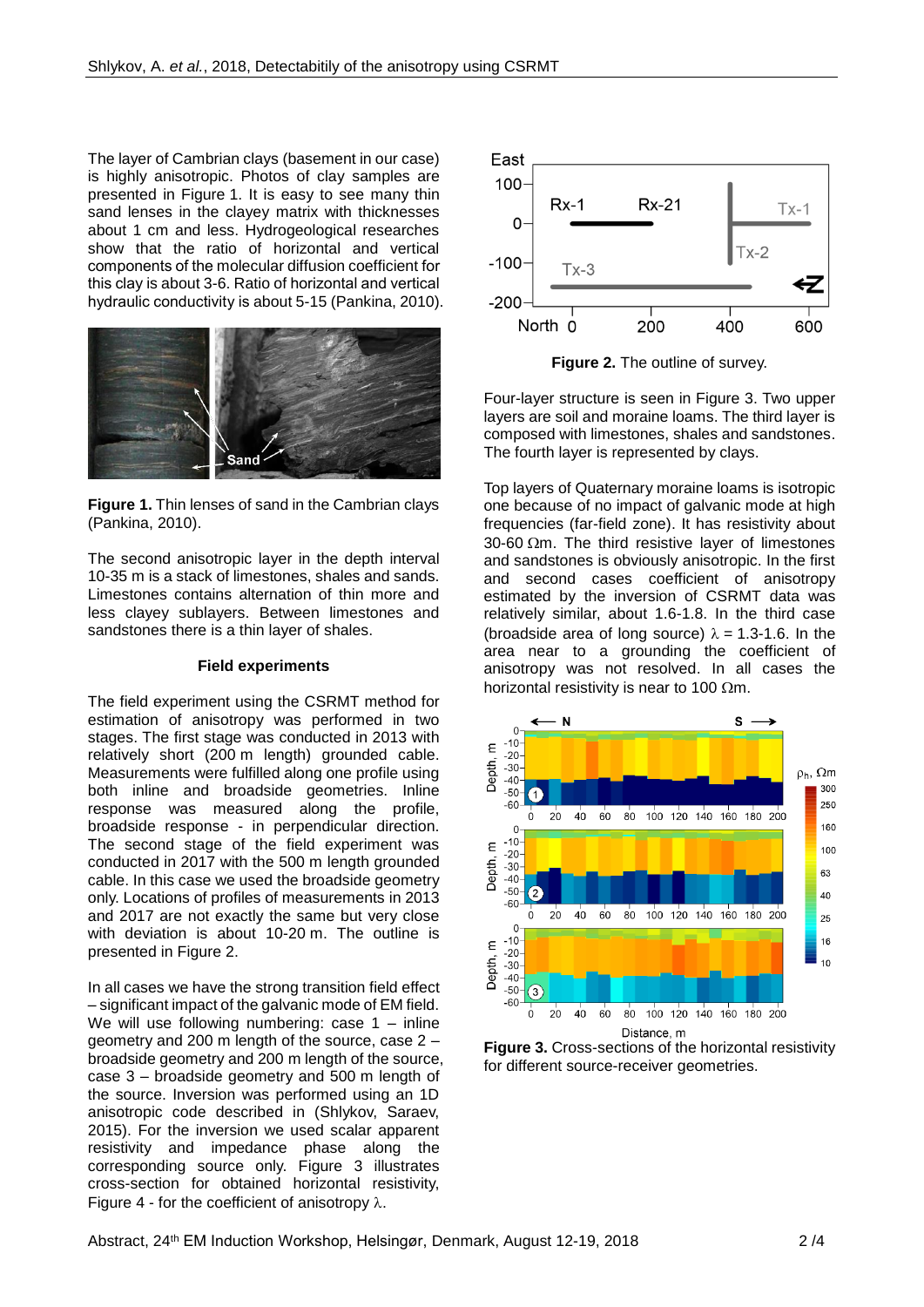

**Figure 4.** Cross-sections of anisotropy coefficient for different source-receiver geometries.

The bottom layer of clay is highly anisotropic. In the first case (inline measurements)  $\lambda = 1.8-3.0$ . The coefficient of anisotropy is decreased toward the North (Figure 4, 1). In this case the horizontal resistivity of clay is about  $5-12$  Qm. In the second case the clays have  $\lambda = 1.9$ -2.3, but at the northern stations the coefficient of anisotropy was not resolved. Horizontal resistivity in this case is a little bit higher and varies from 9 to 17  $\Omega$ m. In the third case with long source the clays are shown as totally isotopic with horizontal resistivity near to 15-20  $\Omega$ m.

#### **Modelling and discussion of results**

Let's consider averaged 1D anisotropic model (Table 1) and integral sensitivity of apparent resistivity and impedance phase along the source for vertical resistivity of two anisotropic layers.

| Layer's # | $\rho_h$ , $\Omega m$ | $\rho_v$ , $\Omega$ m | h, m     |
|-----------|-----------------------|-----------------------|----------|
|           | 60                    | 60                    | 3        |
|           | 30                    | 30                    |          |
|           | 100                   | 300                   | 25       |
|           | 5                     |                       | $\infty$ |

**Table 1.** Averaged model for numerical simulation.

Integral sensitivity has following expression (Zhdanov, 2002):

$$
S_{int} = \left\{ \sum_{f} \left[ \frac{\partial ln(\rho_a)}{\partial ln(\rho_v)} \right]^2 + \sum_{f} \left[ \frac{\partial ln(|\varphi_{Z}| + 45^{\circ})}{\partial ln(\rho_v)} \right]^2 \right\}^{\frac{1}{2}}
$$

#### Here  $f$  – index of frequency.

We use the transformation of  $\rho_a$  and  $\rho_z$  for making their dynamic range compatible. Integral sensitivity was calculated for three sources with lengths 200, 500 and 1000 m. Results are presented in Figure 5. Maps of the integral sensitivity explain all mismatches in the discussed results.

The inline data have the strongest sensitivity for  $\rho_v$ because of strong impact of the vertical electric field. It is also known from the marine CSEM (Constable, 2010). That is why the inline data show the most significant anisotropy including anisotropy of the conductive clays below the resistive and anisotropic limestones and sandstones. Moreover, the anisotropy of clays obtained from inline measurements is in good agreements with the hydrogeological data.



**Figure 5.** Integra sensitivity of  $Z_{xy}$  for vertical resistivity of third and fourth layers. Black solid line in the center is a source. White polygons mask areas of numerical instabilities because of the structure of normal field.

For our model the sensitivity to  $\rho_v$  in the broadside area of the long source is near to zero and is increased with decreasing of the length of source. It has simple physical explanation: in the near-field zone EM field is mostly galvanic and injected current goes sub vertically from groundings. In the broadside area the current is sub horizontal. When we use a short source the broadside response still contains the significant impact of vertical component of the electric field. That is why the anisotropy obtained with 500 m length of source is weaker. The anisotropy for broadside

J.